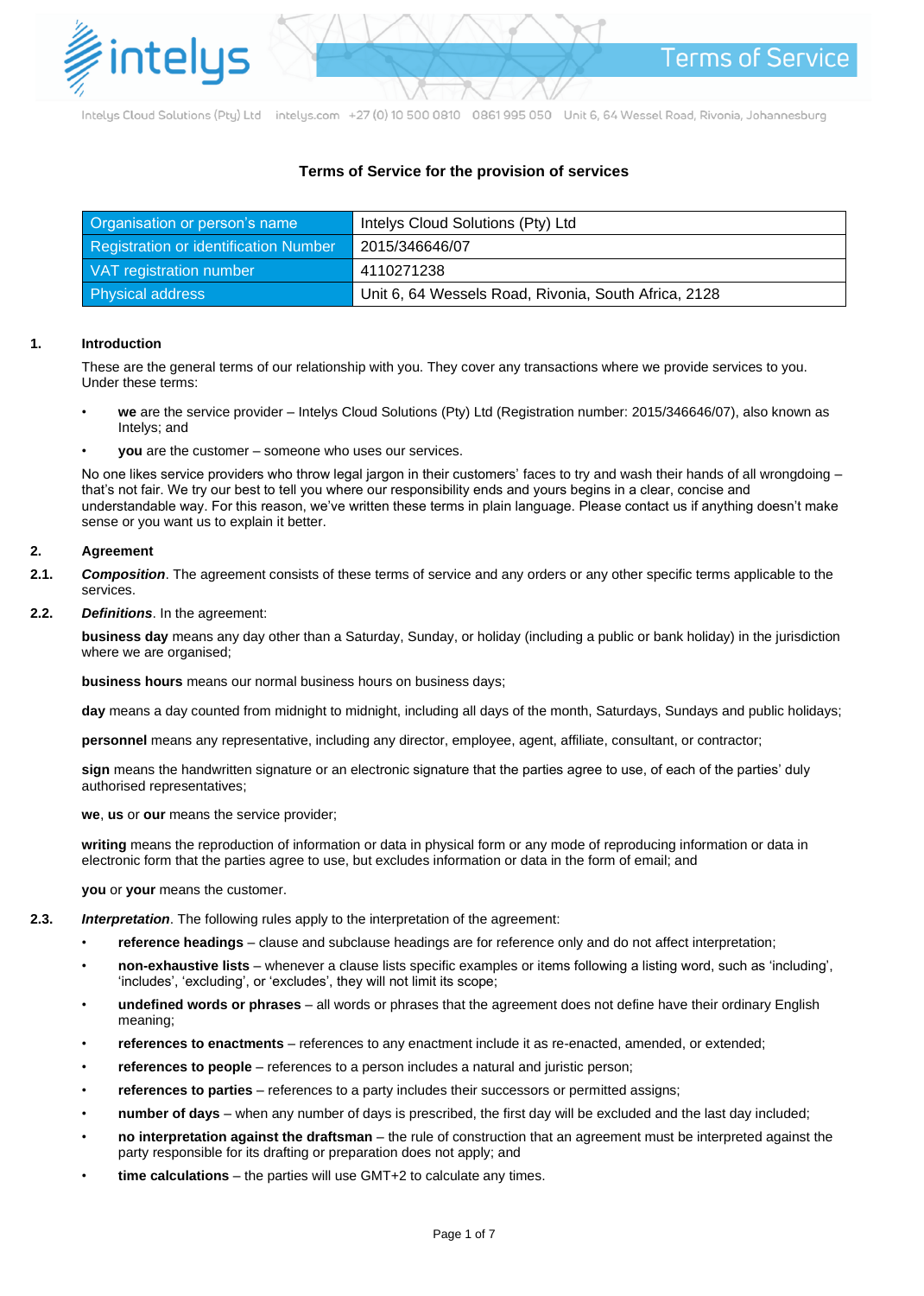- **2.4.** *Departure*. These terms apply to all our customers and are not generally open to negotiation for reasons of consistency. Should the parties negotiate any departure from these terms, they will record that departure in the relevant order or other specific terms.
- **2.5.** *Conflict*. If there is a conflict of meaning between these terms and any word or phrase in an order or other specific terms, the meaning in the order or specific terms will prevail in respect of the relevant services.

## **3. Commencement**

These terms start whenever you accept them by:

- **doing so explicitly** such as by checking a checkbox saying that you do or agreeing to an order that incorporates them by reference;
- **using the services in any way** such as by accessing them; or
- exercising any rights granted to you under the agreement; and

continue until terminated.

## **4. Renewal**

- **4.1.** *Automatic Subscription renewal*. If an order involves a subscription, the agreement will continue automatically from the end of the initial term or subsequent automatic renewal period for an automatic renewal period equivalent to the initial term.
- **4.2.** *Renewal termination*. Either party may terminate the renewal before the end of the initial term or subsequent automatic subscription renewal period by giving the other party at least 45 calendar days prior written notice. Where the service is not terminated subsequent to the initial term it will continue in perpetuity until such time as either party terminates the agreement.

## **5. Orders**

- **5.1.** *Placing orders*. You place orders with us whenever you:
	- order the services from us:
	- order them through the website or application; or
	- otherwise start using them.

These orders are offers to us to buy our services.

- **5.2.** *Capacity and authority*. You promise that you have the legal capacity and authority to enter into the agreement.
- **5.3.** *Invitation to do business*. Marketing is merely an invitation to do business and we only conclude the agreement when we actually provide the services to you. This happens when we accept your offer.
- **5.4.** *Cancellations*. We may cancel any order, but we will refund any money you have paid in relation to that particular order if we do.
- **5.5.** *Time and place*. We conclude the agreement when we accept the order and where we are domiciled when we do.
- **5.6.** *Separate agreements*. Each order is a separate agreement, but you are deemed to have breached all of them if you breach one of them.

## **6. Services**

- **6.1.** *Right*. We grant you a right to use the services subject to the following limitations:
	- **duration of agreement** you may only use the services for the duration of the agreement;
	- **limited to terms** you may only use the services according to these terms;
	- **non-exclusive** we may allow anyone else to use the services;
	- **non-transferable** you may not transfer the right to anyone else;
	- **specified purposes** you may only use the services for the specified purposes that we've communicated to you in writing from time to time; and
	- **other limitations** any other limitations agreed between the parties in writing.
- **6.2.** *Breach*. We may cancel your right if you breach the agreement.
- **6.3.** *Basis*. We provide the online services to you on the following basis:
	- you give us permission to monitor how you use them for security and stability purposes; and
	- you agree that our records are undisputed evidence of the services provided to you.
- **6.4.** *Access conditions*. We will only provide online service access to you or your authorised users (where you are a juristic person) on the conditions that you or each one of them will:
	- accurately provide us with any information that we ask for on registration or account creation;
	- create or have the necessary credentials (such as a username and password) assigned to them on registration or account creation;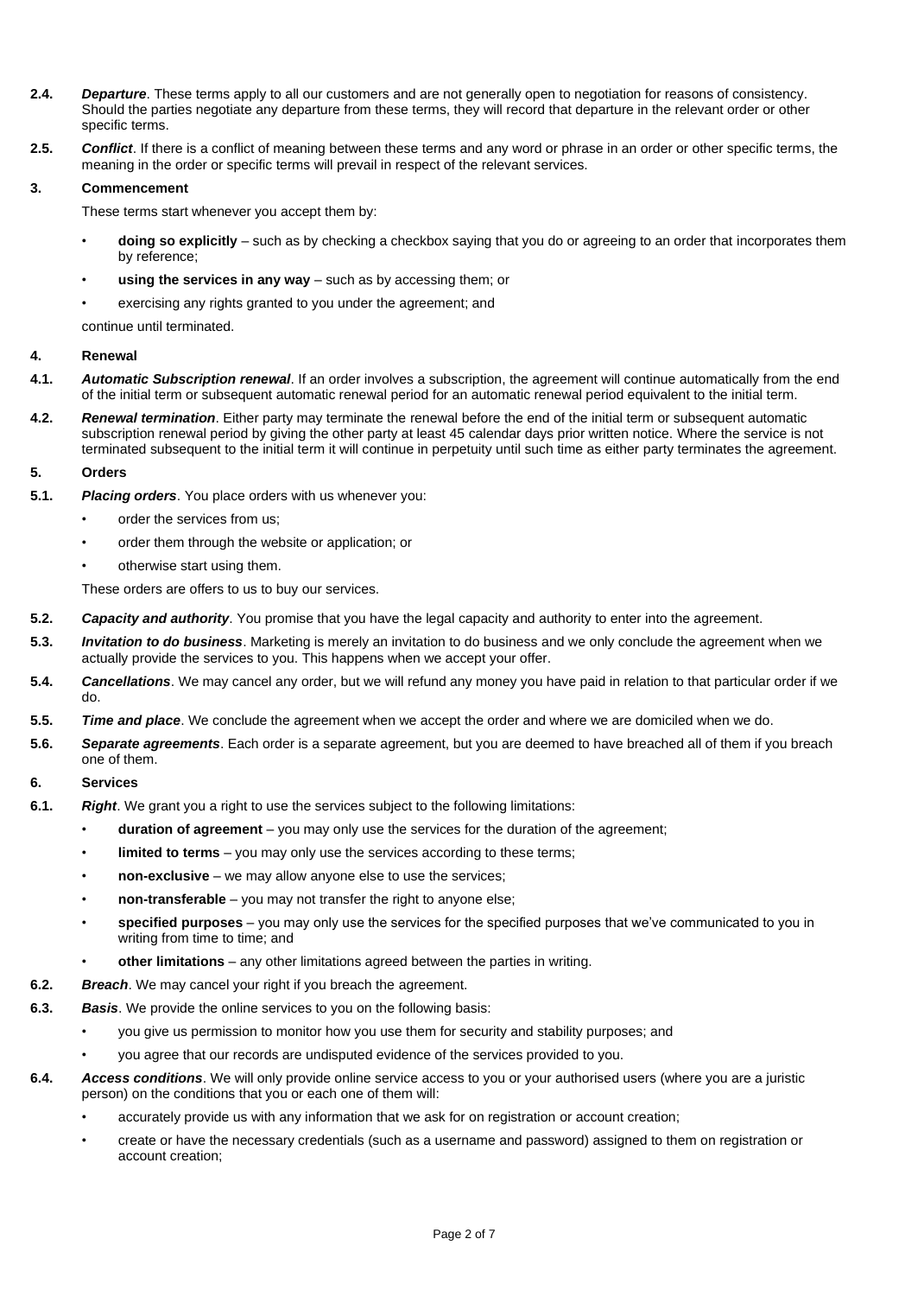- look after their credentials and not give them to anyone else;
- not interfere with or introduce any malicious software into the online services or otherwise misuse them;
- be responsible for any activity that happens under their account, even if someone else was actually acting under their credentials;
- have the necessary infrastructure, equipment and software to access the online services;
- abide by the agreement and any policies that we communicate to them in writing; and
- any other conditions agreed between the parties in writing.
- **6.5.** *Availability*. We will do our best to make the online services available at all times, however we cannot guarantee that they will always be available. We may make them unavailable for scheduled and emergency maintenance.

### **7. Your data**

- **7.1.** *Definition*. Your data is any data belonging to you or your customer that:
	- you or your customer (or any third party on your behalf) provide to us; or
	- we generate, process, or supply to you or your customer in providing the services;

which may or may not include personal data, but excludes any derived data that we create for our own purposes or which is proprietary or confidential to us or our third party contractors.

- **7.2.** *You own it*. You own all your data, but give us a right to use it to provide the services when you provide us with access to it.
- **7.3.** *We do not own it*. We do not own any of your data. However, we do own our derived data. Your data does not include any derived data that we create for our own internal purposes. Derived data is any of our own data that we create from your data, such as through aggregation, de-identification, or anonymisation.

#### **7.4.** *Responsibility*. We take the protection of your data very seriously and will always do everything in our power to protect it. We will do our best to:

- comply with all relevant laws that affect your data, including data protection, retention and destruction laws;
- comply with any of your policies or procedures relating to your data that you communicate to us timeously in writing;
- have due regard to leading industry information security management codes of practice, where appropriate;
- have an individual to oversee compliance with relevant data protection laws;
- not sell, dispose of or encumber any of your data or try to do any of those things;
- be able to identify any of your data separately from any other data under our control; and
- not disclose any personal data from your data, other than in terms of the agreement.
- **7.5.** *Subcontracting*. Subcontracting involves engaging a subcontractor outside our organisation to do work as part of providing the services. We may subcontract work involving your data, provided that:
	- where we have already subcontracted or are in the process of subcontracting work involving your data prior to the conclusion of this agreement, we inform you in writing of any pre-existing subcontractors;
	- where we wish to engage a subcontractor after the conclusion of this agreement, we get your written permission to subcontract work involving your data beforehand;
	- we notify you in writing of: (i) the purpose of sharing your data with the subcontractor; and (ii) how we have carried out due diligence on them;
	- we do so only through a written agreement with the subcontractor which imposes the same obligations on them as are imposed on us; and
	- we remain fully liable for any processing of your data under the agreement by our subcontractor.
- **7.6.** *Location*. Your data will remain wherever we place it initially, unless we have to transfer it to another country to comply with our obligations to you. You consent to us transferring it to our group of companies, associated companies, service providers or agents who may be located in other countries for the purpose of providing the services to the extent that applicable law allows. We will otherwise ask for and get your consent before doing so to the extent that applicable law requires.

## **8. Confidential information**

- **8.1.** *Definition*. Confidential information is any information that the parties share with one another in terms of this agreement with the intention that the other party should keep it secret, such as personal data, business records or customer details.
- **8.2.** *Responsibilities*. Each party will keep any confidential information it receives from the other party under the agreement confidential and the receiving party will:
	- protect the other party's interests;
	- only use it to comply with their responsibilities under the agreement;
	- only give it to their employees or agents that need it (and only as much as they need);
	- use reasonable security procedures to make sure their employees or agents keep it confidential;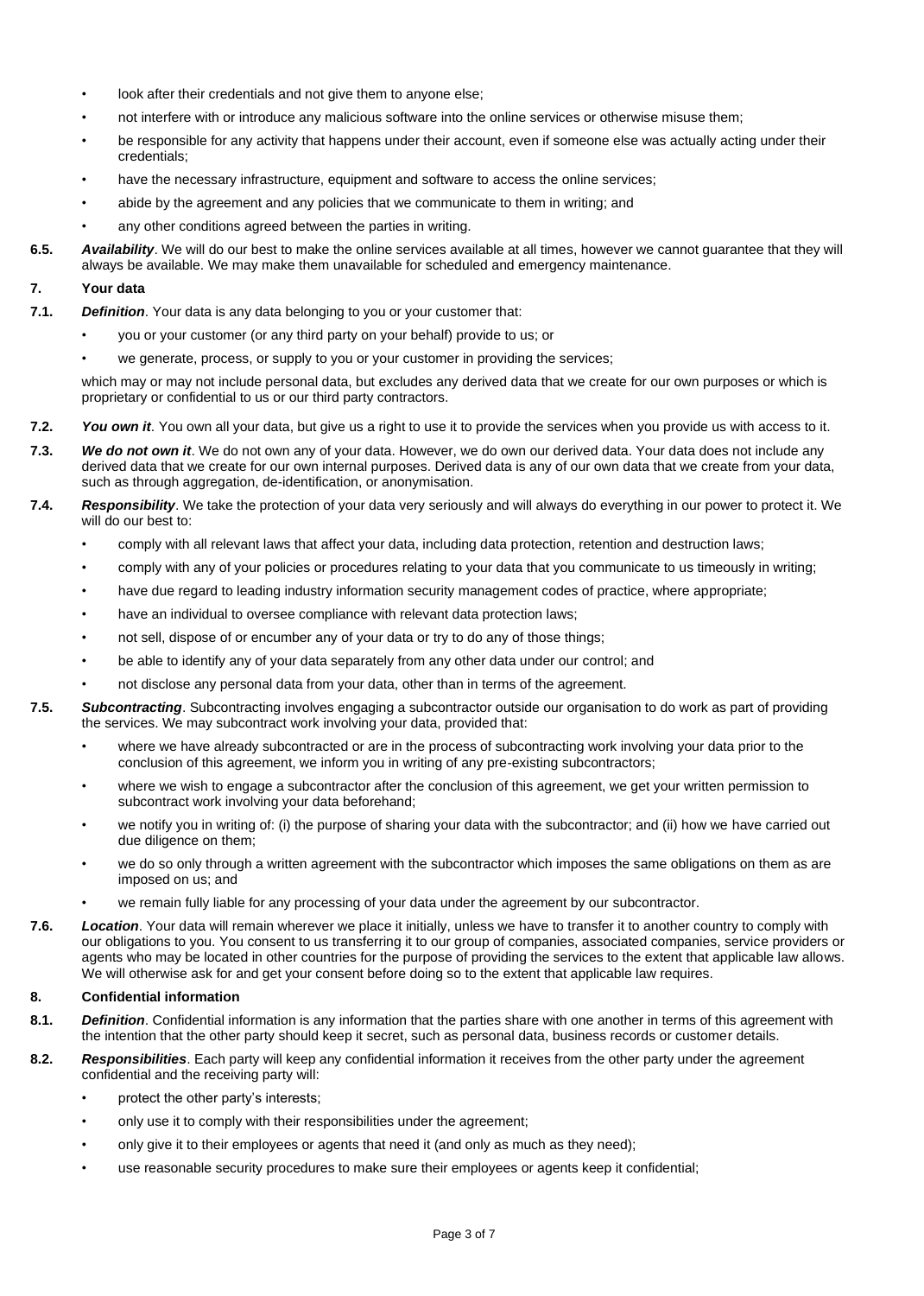- get promises of confidentiality from those employees or agents who need access to the information;
- not reveal the information to anyone else; and
- not use it for any purpose other than under this agreement.
- **8.3.** *End of agreement*. The parties will give back to the other all confidential information of the other that they have at the end of the agreement, unless:
	- the other party agrees that they may destroy or retain it instead;
	- it is lawfully in the public domain;
	- someone else (a third party) who is allowed to reveal it gives it to them; or
	- someone gives it to them to comply with a court order or other legal duty.
- **8.4.** *Indemnity*. Each party indemnifies the other against any loss or damage that the other may suffer because of a breach of this clause by a party or its employees or agents.
- **8.5.** *Survival*. This clause about confidential information is separate from the rest of this agreement and remains valid for five years after the end of this agreement.

#### **9. Intellectual property**

- **9.1.** *Ownership*. We or our third party licensors own all proprietary rights in any intellectual property that is part of our services and we or they may prosecute you for any violations of those rights.
- **9.2.** *Our technology*. Our technology is anything that we have or acquire rights in and may use to perform our obligations under the agreement.
- **9.3.** *Retention of rights*. We own all intellectual property rights in our technology and you may not use those rights without our permission. You do not acquire any rights in our technology if we use it to provide services to you.
- **9.4.** *Our trademarks*. Our trademarks are our property and you may not use them without our permission. All other trademarks are their respective owners' property.
- **9.5.** *Restrictions*. You may not change, hire out, reverse engineer or copy the services without our permission.
- **9.6.** *Your intellectual property*. You grant us a non-exclusive and royalty-free licence to use any of your trademarks and copyright works which you deliver to us for the purposes of providing the services. We may not use them for any other purpose without your prior written permission. The licence expires automatically when the agreement ends. You retain all rights in your trademarks and copyright works despite this licence.

### **10. Feedback**

- **10.1.** *Introduction*. We value your feedback about the services. It helps us improve it for you and our other customers. Feedback means any comments or suggestions that you send us or post on a website that we control related to the services.
- **10.2.** *No obligation to you*. We are not obliged to compensate or credit you for your feedback in any way unless we have a written agreement with you to do so.
- **10.3.** *Your obligations to us*. When you submit your feedback to us, you:
	- grant us a perpetual, non-exclusive, royalty-free licence to use, reproduce and, modify your feedback for any purpose related to the services;
	- agree to deliver all documents and perform all actions necessary to ensure that our rights to use, reproduce, and modify your feedback are effective and enforceable; and
	- give up any claim that our use, reproduction, or modification of your feedback violates any of your rights, including your intellectual property rights or your moral rights (the rights not to have your work distorted and to be credited for your work).
- **10.4.** *Submission*. You can submit any feedback to us by email or through any of our other feedback channels.
- **10.5.** *May or may not take action*. We will consider your feedback and may or may not decide to act on it in our absolute discretion in terms of our roadmap for the services.

## **11. Non-solicitation**

You will not contract with any of our personnel, other than through us, who were involved in providing services under an order for the duration of that order or for 12 calendar months after its termination.

## **12. Fees and payment**

- **12.1.** *Payment*. You will pay us the fees on the due date in the manner agreed between the parties in writing. If no due date or manner has been agreed between the parties, you will pay us in cash on our delivery to you of the goods or services. You may not withhold payment of any amount due to us for any reason.
- **12.2.** *Late payments*. Additional charges agreed between the parties in writing apply to any payment we receive after the due date and you must pay them to us on demand. We may stop providing any services until you have paid all amounts due.
- **12.3.** *Due dates*. You will be liable for and pay the fees specified in the agreement and any additional fees promptly on the due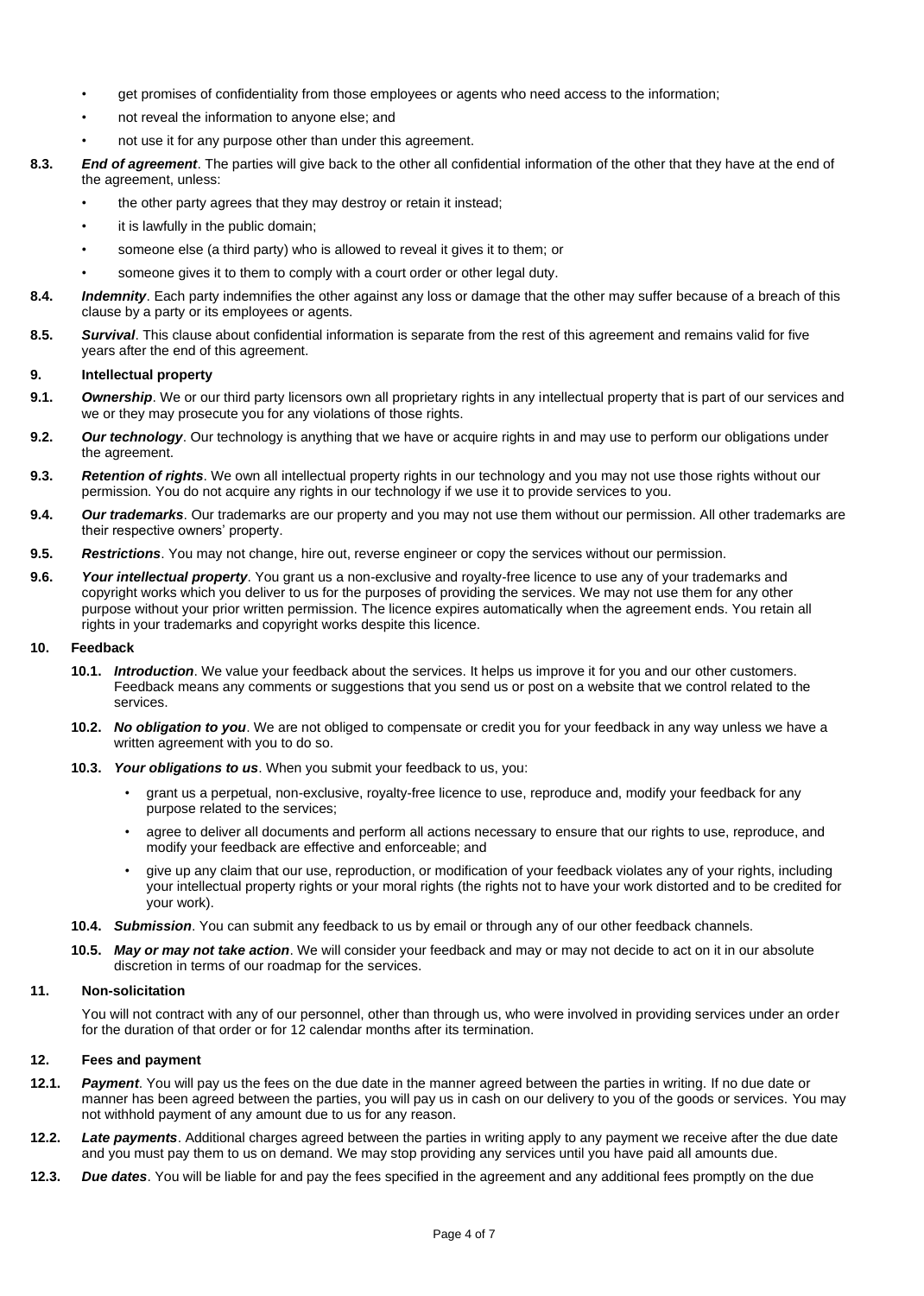date, without any deduction, set off, or demand and free of exchange in the currency specified in the agreement.

- **12.4.** *Interest*. Overdue amounts on any outstanding invoice will bear interest for our benefit from its due date until you pay it at whichever rate is higher between:
	- 2% above the prime (or prime lending) rate; or
	- 15%.

Interest will be payable on a claim for damages from when the damages were suffered.

- **12.5.** *Appropriation*. We may use any money you pay us to settle your indebtedness under the agreement, despite any particular reason you may have paid it to us.
- **12.6.** *Certificate*. We may appoint an accountant to sign a certificate that will be proof of the amount due by you and the date on which it is payable.
- **12.7.** *Tax*. All fees exclude any tax (unless indicated otherwise), which you will pay where applicable in addition to the fees.
- **12.8.** *Payment profile*. We may provide any registered credit bureau with information about your payment of amounts.

#### **13.** *Credit Limit***.**

- **13.1.** We may in our sole, absolute and binding discretion from time to time to determine and amend the maximum aggregate amount of fees and charges ("credit limit") which may be used and/or accumulated by you during each billing period and we shall be entitled to suspend the services should you exceed such maximum amount.
- **13.2.** We may require that you pay a deposit in an amount determined at our sole, absolute and binding discretion. Any portion of such deposit not consumed shall be credited towards your future liabilities for amounts owed in terms of this agreement.
- **13.3.** You agree and undertake that upon signature of the quotation and/or order application, in so doing it irrevocably declares that you can afford to pay the monthly charges over the full length of the contractual period and confirm that the monthly charges, including any and all charges enforceable under this Agreement, are sustainable.

### **14. Our warranties**

- **14.1.** *Service warranties*. We warrant that we will:
	- employ enough trained personnel with the knowledge and expertise to provide the services;
	- use reasonable efforts consistent with prevailing industry standards to maintain the services; and
	- provide the services in accordance with all applicable laws.
- **14.2.** *General warranties*. We warrant further that we:
	- have the legal right and authority to perform our obligations under the agreement; and
	- will not knowingly introduce any malicious software into your systems.

#### **15. Disclaimer of warranties**

- **15.1.** *Disclaimer*. You use the services at your own risk and we disclaim all other warranties to the extent allowed by applicable law. We are not liable for any defect that you cause.
- **15.2.** *Exclusion of liability*. Despite our warranties, we are not liable for any defects that your negligence, failure to follow our instructions or misuse causes.

#### **16. Your warranties**

- **16.1.** *Agreement warranties*. You warrant that:
	- no one has induced you to enter into the agreement by any prior representations, warranties or guarantees; and
	- you are not breaching any other agreement by entering into the agreement.
- **16.2.** *Indemnity*. You indemnify us against any claim for damages by any third party resulting from a breach of your warranties, including all legal costs. Legal costs means the costs that a lawyer may recover from their client for their disbursements and professional services if permissible under applicable law.

## **17. Limitation of liability**

- **17.1.** *Direct damages limited*. We are only liable to you for any direct damages that the services may cause up to the total amount of fees that you have already paid us for them in the six months preceding the claim.
- **17.2.** *Indirect damages excluded*. We are not liable for any other damages or losses that the services may cause you.
- **17.3.** *Your default*. We are not liable for any damage or loss that your breach, misrepresentation or mistake causes.

## **18. Breach and termination**

#### **18.1.** *Breach*. If either party

- does not fix a breach within seven days of receiving written notice from the other party;
- breaches the agreement materially twice or more in six months;
- is bankrupt or has some legal disability;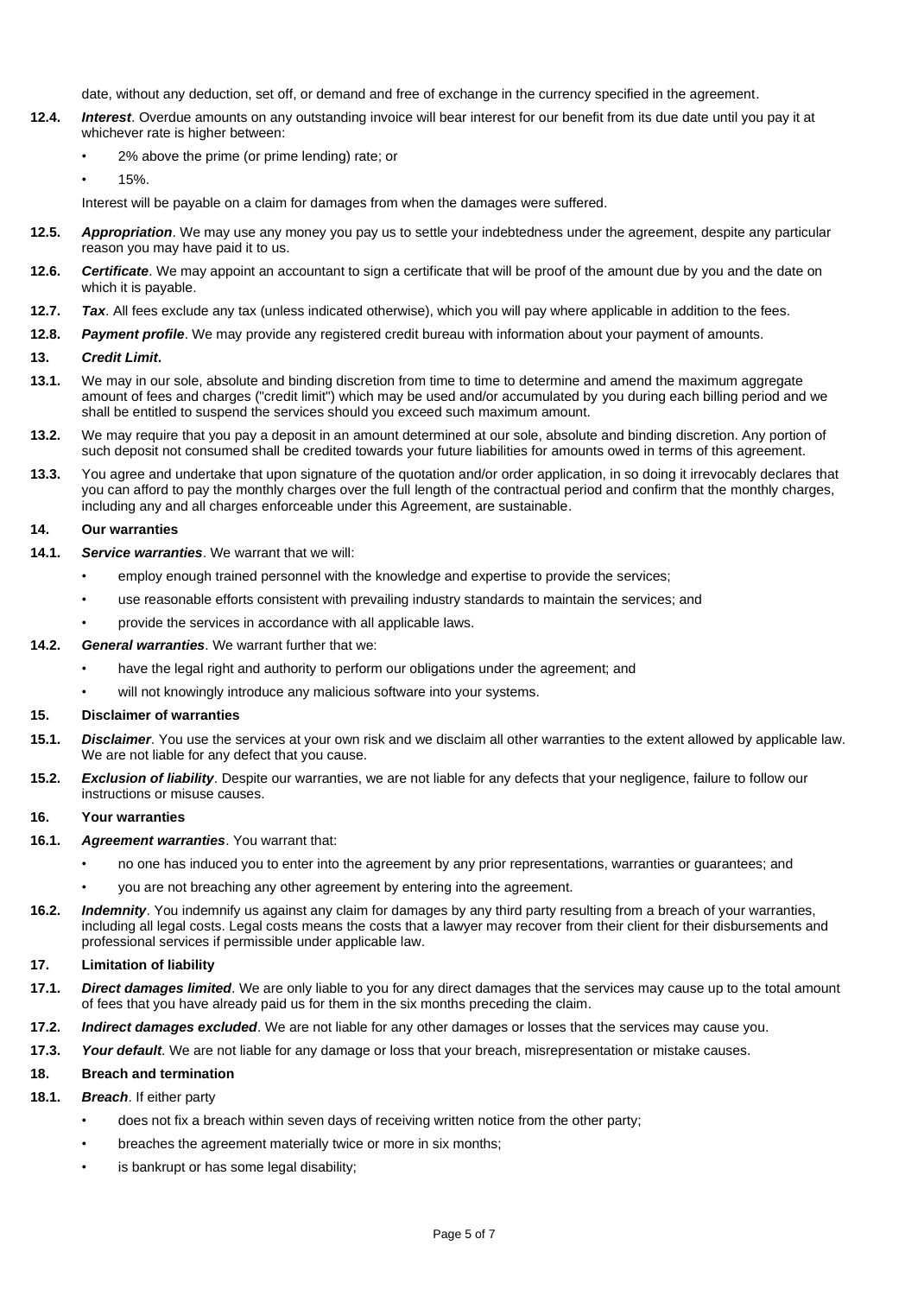- takes steps to close or is closed down (such as becoming insolvent or entering sequestration);
- makes any settlement or arrangement with their creditors; or
- fails to pay a court order against themselves for a significant amount within 21 days;

then the other party may:

- make the party comply with the agreement; or
- immediately cancel the agreement in writing and claim damages from the other party, including fees already due.
- **18.2.** *Suspension*. We may immediately suspend your right to use the services if:
	- you try to gain unauthorised access to them;
	- we decide that your use poses a security threat to us or another user other than you;
	- there is evidence of fraud on your account; or
	- we believe you are using them for an illegal purpose or in way that infringes a third party's rights.

## **19. Termination**

- **19.1.** *Termination for good cause*. We may need to terminate the agreement immediately if we:
	- discontinue or stop providing the services;
	- believe providing the services could burden or pose a risk to us;
	- have to terminate to comply with a law; or
	- determine that providing the services has become impractical.

If we need to terminate, we will give you as much notice as reasonably possible in writing.

- **19.2.** *Termination for convenience in renewal period*. Where you are a consumer as defined under the Consumer Protection Act 68 of 2008, either party may terminate the agreement or a specific order on at least 20 business days written notice to the other party. Where you are not a consumer under the Consumer Protection Act, we can terminate the agreement or a specific order on at least 90 days written notice to you. You may terminate the agreement or a specific order on at least 90 days written notice to us, provided the agreement or a specific order has been renewed for a subsequent automatic renewal period,.
- **19.3.** *Cancellation fee.* If you terminate this agreement or any order for convenience, we may charge you a reasonable cancellation fee, which may include:
	- any remaining fee for any services or licences that we purchased in advance from our third party suppliers or service providers related to our provision of the services to you;
	- any cancellation fee we incur from our third party suppliers or service providers as a result of your cancellation of the services;
- **19.4.** *Duties on termination*. We will stop providing the services, you will no longer be able to access them and we may erase your data on termination, cancellation, or expiry of the agreement.

## **20. Effect of termination**

- **20.1.** *Acceleration*. All amounts due to us for the services become due and payable on termination, cancellation or expiry the agreement.
- **20.2.** *Assistance*. We may provide you with post termination assistance (such as data retrieval) subject to additional fees and conditions, but are not obliged to.
- **20.3.** *No expectation*. The agreement does not create any expectation of continued service, agreement renewal or any further agreement between the parties.

# **21. General**

- **21.1.** *Governing law*. South African law governs this agreement.
- **21.2.** *Resolving disputes*. Either party may inform the other in writing if there is a dispute. The parties must first try to negotiate to end the dispute, then enter into mediation if negotiation fails and finally go to arbitration if mediation fails. If they go to arbitration, they will agree in writing on a recognized and appropriate forum for arbitration that is accessible to both parties. This clause will not stop a party from applying to court for urgent interim relief (temporary help) while the dispute resolution process is being finalised.
- **21.3.** *Mediation*. If negotiation fails, the parties must refer the dispute to mediation under AFSA's rules. AFSA means the Arbitration Foundation of Southern Africa (or its successor or body nominated in writing by it in its stead).
- **21.4.** *Arbitration*. If mediation fails, the parties must refer the dispute within 15 business days to arbitration (including any appeal against the arbitrator's decision) under AFSA's latest rules for expedited arbitrations. The arbitration will be held in English in Johannesburg. The parties will agree and appoint one arbitrator. If the parties cannot agree on the arbitrator within 10 business days after the referral, the Secretariat of AFSA will appoint the arbitrator.
- **21.5.** *Jurisdiction*. You consent to the jurisdiction of the Magistrate's Court in respect of any action or proceedings that we may bring against you in connection with this agreement, even if the action or proceedings would otherwise be beyond its